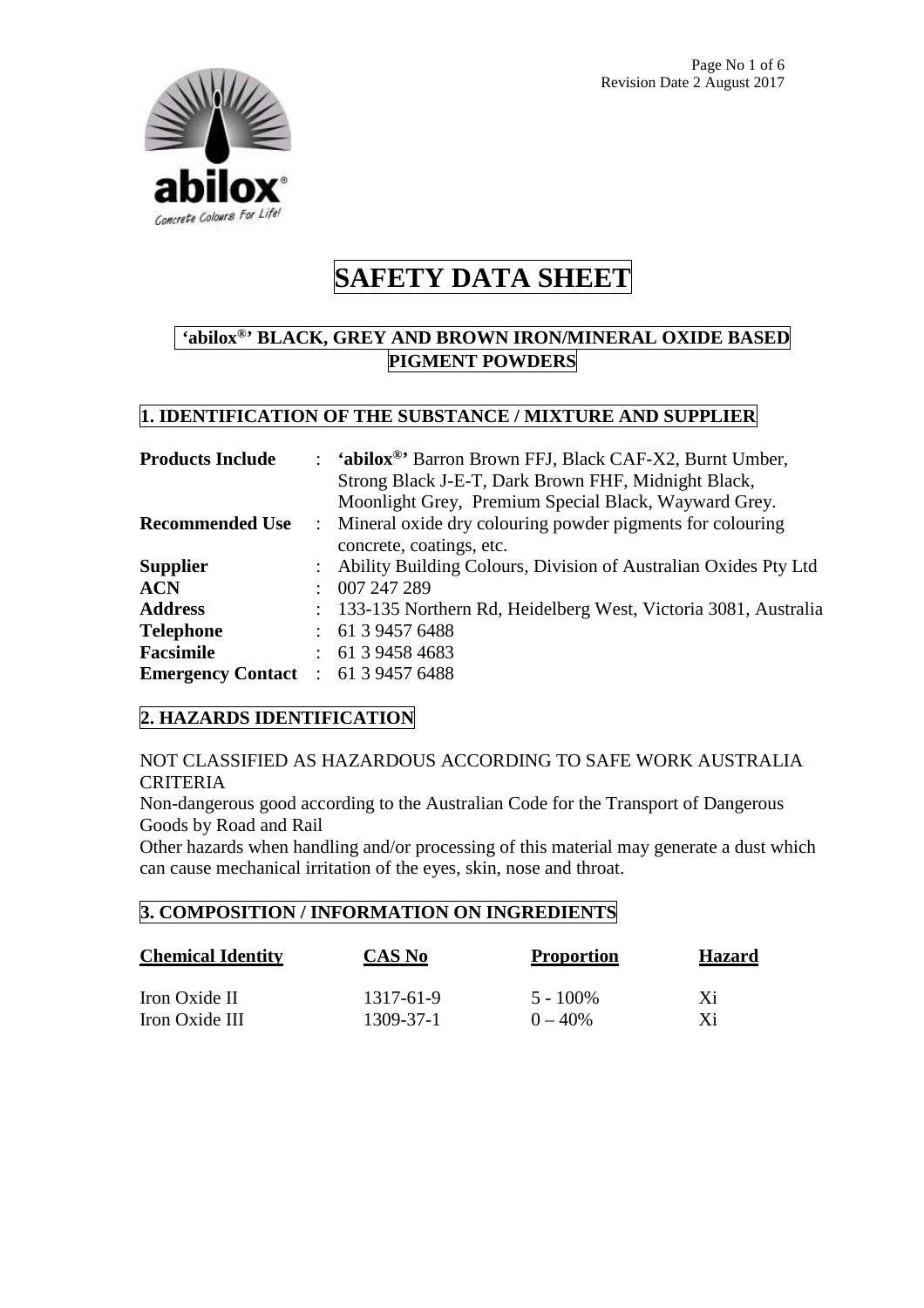### **'abilox®' BLACK IRON/MINERAL OXIDE BASED PIGMENT POWDERS**

| 4. FIRST AID                |                                                                                                                                                                                                                                             |
|-----------------------------|---------------------------------------------------------------------------------------------------------------------------------------------------------------------------------------------------------------------------------------------|
| <b>Ingestion</b>            | : If swallowed and patient is conscious, wash out mouth with<br>water and get them to drink several glasses of water. DO<br>NOT induce vomiting.<br>DO NOT give anything by mouth to <i>unconscious</i> patient.<br>Seek medical attention. |
| Eye                         | : Immediately flush with fresh clean water for at least 15<br>minutes. Ensure adequate flushing by separating eyelids<br>with fingers.<br>Seek immediate medical attention.                                                                 |
| <b>Skin</b>                 | : Wash thoroughly with soapy water. Remove contaminated<br>clothing and footwear and wash before reuse or storage.<br>Seek medical attention if irritation or discomfort occurs.                                                            |
| <b>Inhalation</b>           | : Move immediately to fresh air and if necessary apply<br>artificial respiration. If patient has a breathing difficulty<br>give oxygen.<br>Seek medical attention.                                                                          |
| <b>First Aid Facilities</b> | Eyewash should be available in workplace.                                                                                                                                                                                                   |
| <b>Advice to Doctor</b>     | Treat symptomatically.                                                                                                                                                                                                                      |

Poison Information centre in each State capital city can provide additional assistance for scheduled poisons. (Phone in Australia: 131 126)

#### **5. FIRE FIGHTING MEASURES**

|                      |  | Fire/explosion hazard: Product is not flammable.                                                                                        |  |  |  |
|----------------------|--|-----------------------------------------------------------------------------------------------------------------------------------------|--|--|--|
|                      |  | <b>Fire Fighting advice</b> : Ensure use of SCBA units and full protective equipment to<br>avoid contact with potential of metal fumes. |  |  |  |
|                      |  | <b>Extinguishing Media:</b> Water spray, dry chemical, carbon dioxide or appropriate<br>foam according to surrounding fire.             |  |  |  |
| <b>Decomposition</b> |  |                                                                                                                                         |  |  |  |
| <b>Products</b>      |  | : May include metal fumes in smoke, carbon monoxide<br>and dioxide (from any small component organic<br>compounds).                     |  |  |  |

### **6. ACCIDENTAL RELEASE MEASURES**

| <b>Spills and disposal</b> | : Ensure protective overalls, gloves and safety goggles are |
|----------------------------|-------------------------------------------------------------|
|                            | worn by cleanup personnel. Use approved respirators if      |
|                            | needed.                                                     |
|                            | Carefully sweep spillage together to allow collection.      |
|                            | Avoid raising dust.                                         |
|                            | Collect spillage into appropriately labeled containers for  |
|                            | storage awaiting reuse or disposal via the local waste      |
|                            | facility as per required legislation.                       |
|                            | Thoroughly wash the area with water to complete the         |
|                            | operation                                                   |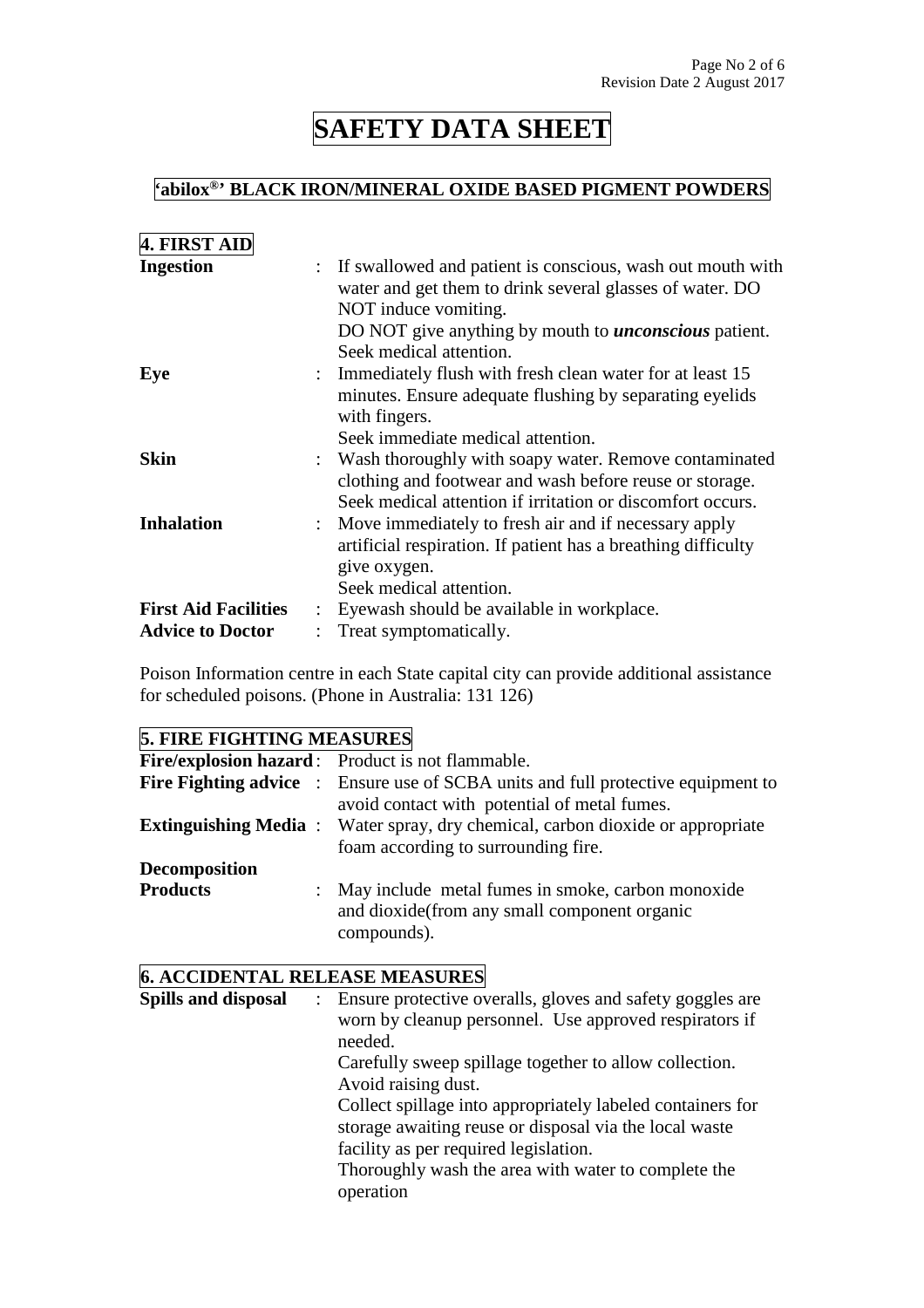## **'abilox®' BLACK IRON/MINERAL OXIDE BASED PIGMENT POWDERS**

#### **7.HANDLING AND TRANSPORT**

| <b>Safe Handling</b>                           |                           |                                                                                                                                                                                                                                                                            |                                                                                                                                                    |  |  |
|------------------------------------------------|---------------------------|----------------------------------------------------------------------------------------------------------------------------------------------------------------------------------------------------------------------------------------------------------------------------|----------------------------------------------------------------------------------------------------------------------------------------------------|--|--|
| <b>Information</b>                             | $\mathbb{Z}^{\mathbb{Z}}$ | Store product in a dry area and ensure all paper bags and<br>containers are sealed when not in use.                                                                                                                                                                        |                                                                                                                                                    |  |  |
|                                                |                           | Refer to product label.                                                                                                                                                                                                                                                    |                                                                                                                                                    |  |  |
| <b>Precautions for Use</b>                     | $\mathbb{R}^{\mathbb{Z}}$ | Only to be used as per recommended use.                                                                                                                                                                                                                                    |                                                                                                                                                    |  |  |
|                                                |                           | <b>8.EXPOSURE CONTROLS AND PERSONAL PROTECTION</b>                                                                                                                                                                                                                         |                                                                                                                                                    |  |  |
| <b>Exposure Standards : For Mineral Oxides</b> |                           |                                                                                                                                                                                                                                                                            | TLV (ACGIH) = $5 \text{ mg/m}^3$                                                                                                                   |  |  |
|                                                |                           | vicinity.                                                                                                                                                                                                                                                                  | <b>Engineering Controls</b> : Ensure effective ventilation (exhaust and/or natural) at the<br>workplace is adequate to avoid dust in the immediate |  |  |
| <b>Personal Protection</b>                     |                           | : Wear full overalls, gloves and safety goggles when<br>handling the product. Avoid skin and eye contact as well as<br>inhalation.<br>Always wash hands before eating, drinking, smoking or<br>using the toilet.<br>Wash any contaminated clothing or protective equipment |                                                                                                                                                    |  |  |
|                                                |                           | before reuse or storage.                                                                                                                                                                                                                                                   |                                                                                                                                                    |  |  |

### **9. PHYSICAL AND CHEMICAL PROPERTIES**

| Appearance                                | : Black, Grey to black, brown coloured powders. No odour. |
|-------------------------------------------|-----------------------------------------------------------|
| <b>Specific Gravity</b>                   | $\therefore$ 3.6 – 5.4                                    |
| <b>Vapour Pressure</b>                    | $:$ Not applicable                                        |
| pH, @ 50 g/l                              | $\therefore$ 4.5 – 7                                      |
| <b>Boiling Point</b>                      | : Not applicable                                          |
| <b>Melting Point</b>                      | $\therefore$ > 1000°C (softening)                         |
| <b>Solubility</b>                         | : Insoluble in water.                                     |
| <b>Flash Point</b>                        | $:$ Not applicable                                        |
| <b>Flammability Limits:</b> Not flammable |                                                           |

#### **10. STABILITY**

**Stability / Polymerisation**: Stable

| <b>Incompatible materials</b> |  |  |  |
|-------------------------------|--|--|--|
|-------------------------------|--|--|--|

| and conditions | $\therefore$ Contains metal compounds – do not mix with strong acids |
|----------------|----------------------------------------------------------------------|
|                | or alkalis unless under controlled conditions.                       |
|                | May react with strong oxidisers such as chlorates, bromates          |
|                | and nitrates.                                                        |
|                | Avoid excessive heat and/or flame.                                   |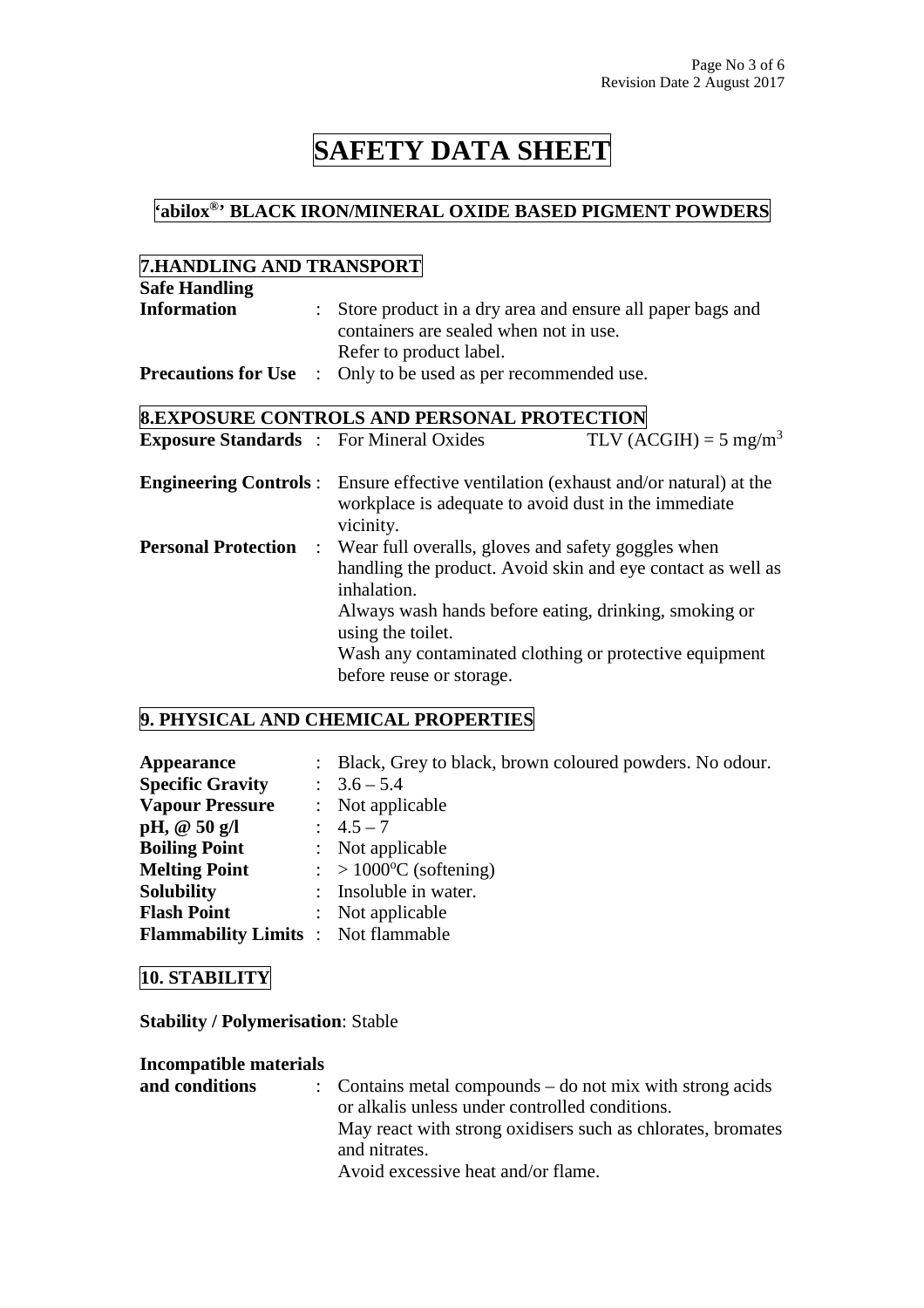### **'abilox®' BLACK IRON/MINERAL OXIDE BASED PIGMENT POWDERS**

#### **11. Toxicological Information**

No adverse health effects are expected if the product is handled in accordance with this Safety Data Sheet and the product label.

Symptoms that may arise if the product is mishandled are –

| <b>Acute Effects:</b>   |                                                                                                                                                                                                                                                                                     |
|-------------------------|-------------------------------------------------------------------------------------------------------------------------------------------------------------------------------------------------------------------------------------------------------------------------------------|
| <b>Ingestion</b>        | May cause gastro-intestinal upset with nausea, vomiting<br>and diarrhea.                                                                                                                                                                                                            |
| Eye                     | May cause irritation to the cornea with resulting redness<br>and pain to the eye. Physical damage may also occur due to<br>particulate matter.                                                                                                                                      |
| <b>Skin</b>             | May cause mild irritation to the skin with prolonged<br>contact.                                                                                                                                                                                                                    |
| <b>Inhalation</b>       | If powder is inhaled, may cause irritation to the throat and<br>respiratory tract resulting in coughing and shortness of<br>breath.<br>May also cause metal fume fever, which is characterised by<br>flu-like symptoms with metallic taste, fever, chills, cough<br>and chest pain. |
| <b>Chronic Effects:</b> | Long term exposure to iron has resulted in mottling of the<br>lungs – Siderosis. This is considered a benign<br>pnue moconiosis and does not ordinarily cause significant<br>physiological impairment.<br>Long term eye exposures may stain the eyes and leave 'rust<br>rings'.     |
| <b>Toxicology:</b>      | No data available.<br>No known carcinogenic, mutagenic or<br>reproductive/developmental effects but it is considered that<br>these materials have not been thoroughly investigated.                                                                                                 |

#### **12. ECOLOGICAL INFORMATION**

|                                                  |  | <b>Environmental Fate</b> : Avoid contaminating waterways. |  |  |
|--------------------------------------------------|--|------------------------------------------------------------|--|--|
| <b>Aquatic Toxicity</b> : No data available.     |  |                                                            |  |  |
| <b>Terrestrial Toxicity</b> : No data available. |  |                                                            |  |  |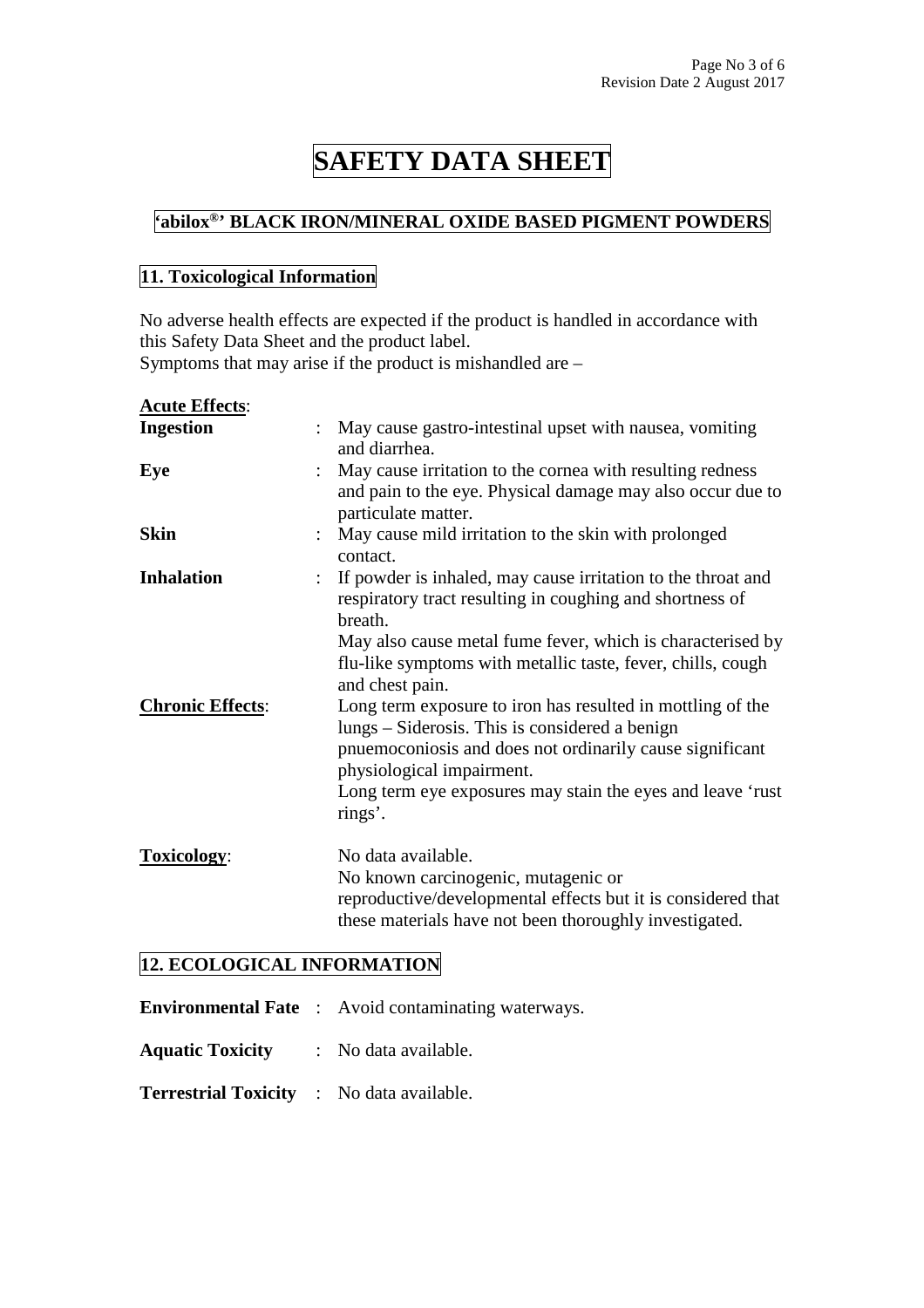#### **'abilox®' BLACK IRON/MINERAL OXIDE BASED PIGMENT POWDERS**

### **13. DISPOSAL CONSIDERATIONS**

Dispose of the product as per local regulations.

Ensure containers are effectively cleared of product and disposed of according to local authority requirements.

#### **14. TRANSPORT INFORMATION**

Is not classified as a Dangerous Good by the Criteria of the Australian Dangerous Goods Code (ADG Code) for Transport by Road and Rail.

| <b>UN Number</b>             | Not applicable |
|------------------------------|----------------|
| <b>Proper Shipping Name</b>  | Not applicable |
| <b>Class</b>                 | Not applicable |
| <b>Subsidiary Risk</b>       | Not applicable |
| <b>Packing Group</b>         | Not applicable |
| <b>Hazchem Code</b>          | Not applicable |
| <b>Segregation Dangerous</b> |                |
| Goods                        | Not applicable |

#### **15. REGULATORY INFORMATION**

**Poison Schedule** : Not scheduled.